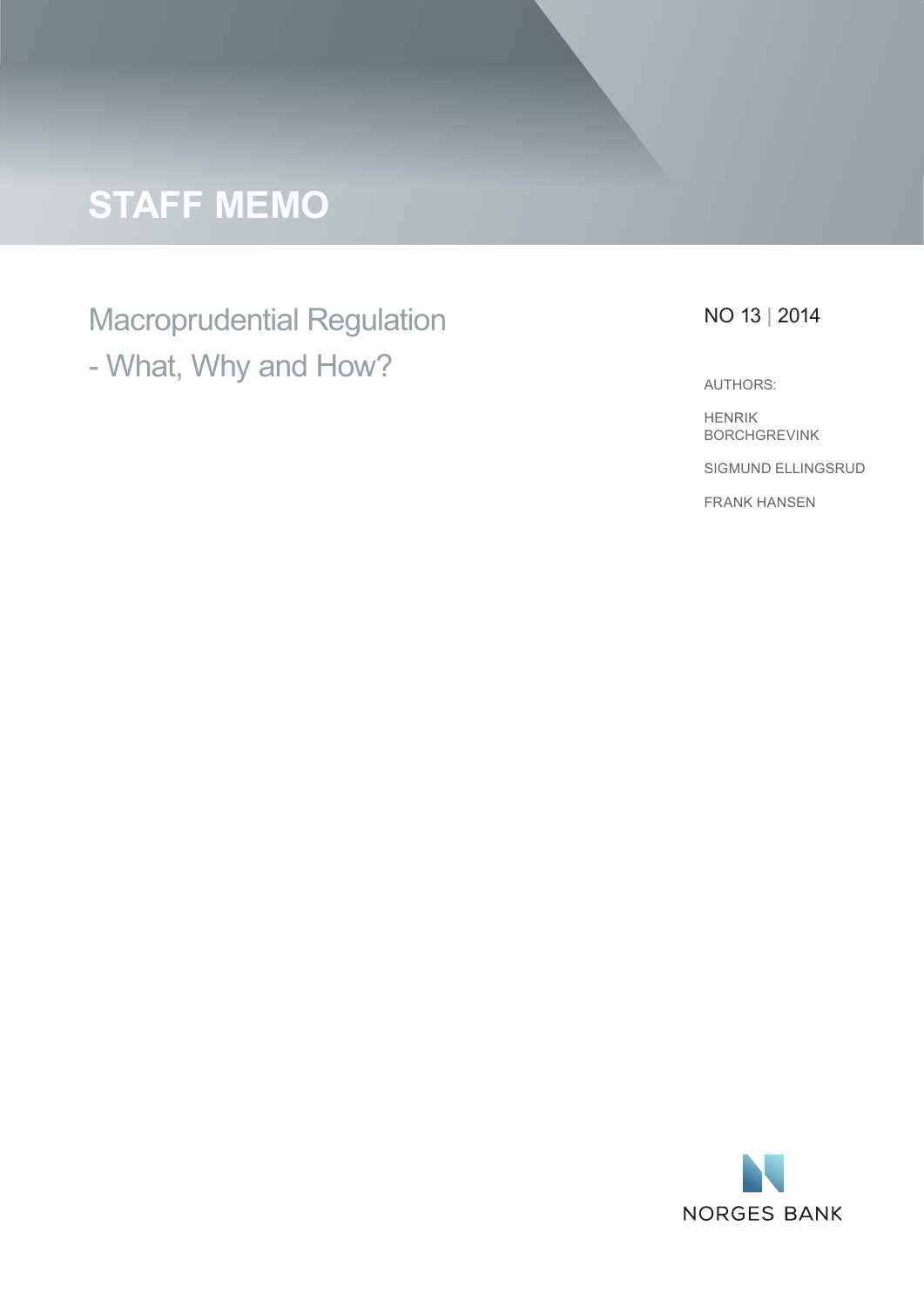Staff Memos present reports and documentation written by staff members and affiliates of Norges Bank, the central bank of Norway. Views and conclusions expressed in Staff Memos should not be taken to represent the views of Norges Bank.

#### © 2014 Norges Bank

The text may be quoted or referred to, provided that due acknowledgement is given to source.

Staff Memo inneholder utredninger og dokumentasjon skrevet av Norges Banks ansatte og andre forfattere tilknyttet Norges Bank. Synspunkter og konklusjoner i arbeidene er ikke nødvendigvis representative for Norges Banks.

#### © 2014 Norges Bank

Det kan siteres fra eller henvises til dette arbeid, gitt at forfatter og Norges Bank oppgis som kilde.

ISSN 1504-2596 (online only)

ISBN 978-82-7553-825-1 (online only) Normal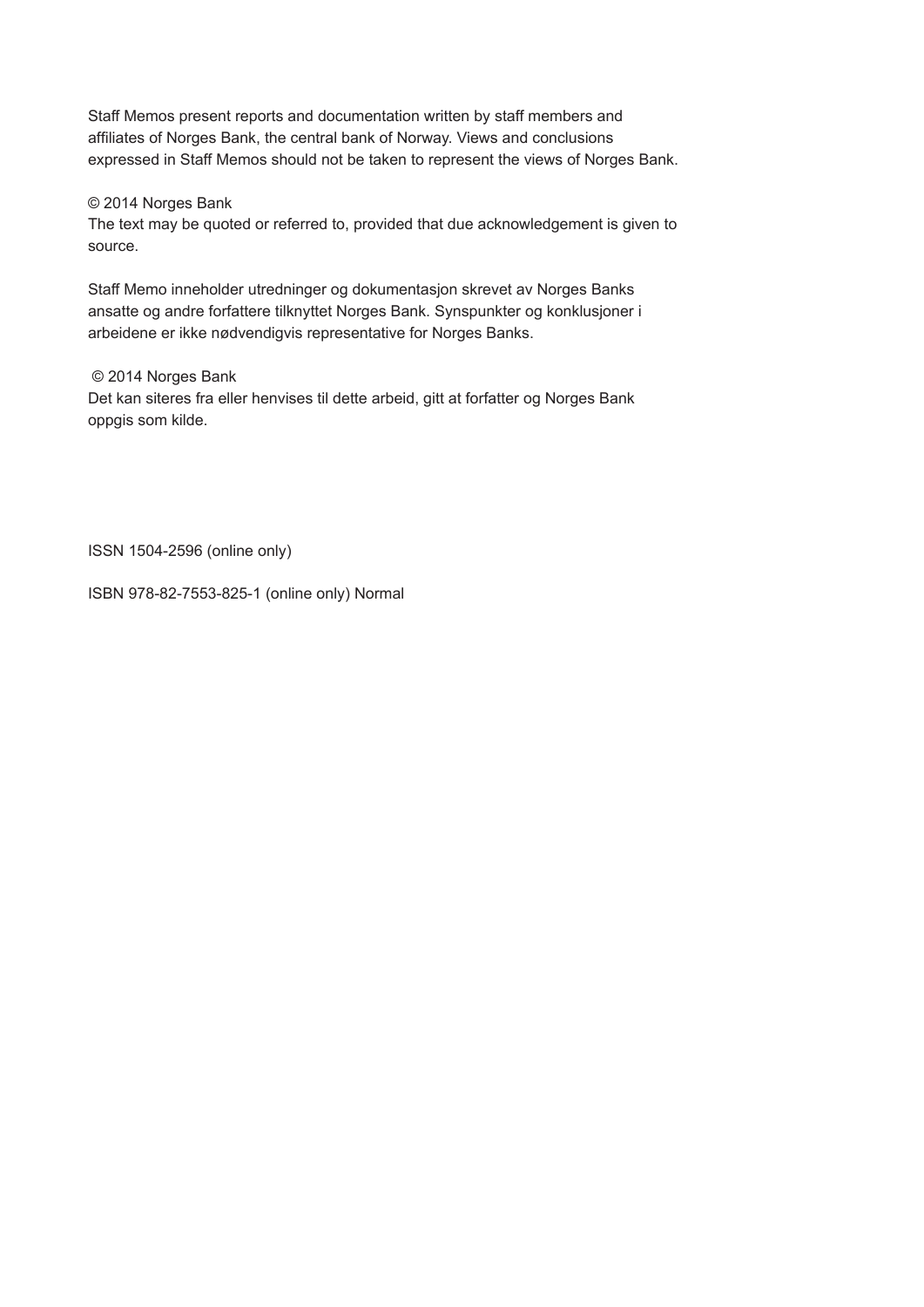## Macroprudential Regulation - What, Why and How?<sup>∗</sup>

Henrik Borchgrevink Norges Bank

Sigmund Ellingsrud Norges Bank

Frank Hansen Norges Bank

October 20, 2014

#### Abstract

This paper reviews recent literature on the theoretical foundations of macroprudential regulation. We identify six categories of market failures that give rise to macroprudential concerns; pecuniary externalities, interconnectedness externalities, strategic complementarities, aggregate demand externalities, market for lemons and deviations from full rationality. Because of the diversity of these categories, policy lessons diverge. There is yet no "workhorse"model for policy analysis. Nevertheless, we argue that two consensus pieces of general policy advice can be drawn from the core part of the literature on macroprudential regulation: First, the intensity of capital and liquidity regulation of banks should also depend on aggregate measures of risk in the financial system. Second, excessive borrowing should be curbed by a time-varying policy inducing borrowers to internalise the increased risk of a costly deleveraging process in the economy.

## 1 Introduction

Financial services are crucial to the market-based economy. Banks are important for channelling funds from savers to borrowers, for maturity transformation, payment services and the distribution of risk in the economy. However, the financial sector can also be a major source of vulnerability for the economy. [Jorda et al.](#page-15-0) [\(2013\)](#page-15-0) document that recessions assosiated with financial crises are deeper and more protracted than normal business cycle recessions. Financial institutions can also have incentives to take on excessive risk from society's point of view, because the owners and the management do not bear the full costs if the bank fails.

Regulation of financial services has traditionally concentrated on so-called microprudential regulation, which is geared towards controlling excessive risk-taking in individual

<sup>∗</sup>We are grateful to Ragna Alstadheim, Ida Wolden Bache, Sigbjørn Atle Berg, Jin Cao, Sigurd, M. Galaasen, Karsten Gerdrup, Alfonso Irarrazabal, Gisle J. Natvik, Kjersti Næss Torstensen, Bent Vale and Pål Winje for valuable comments. This Staff Memo should not be reported as representing the views of Norges Bank. The views expressed are those of the authors and do not necessarily reflect those of Norges Bank.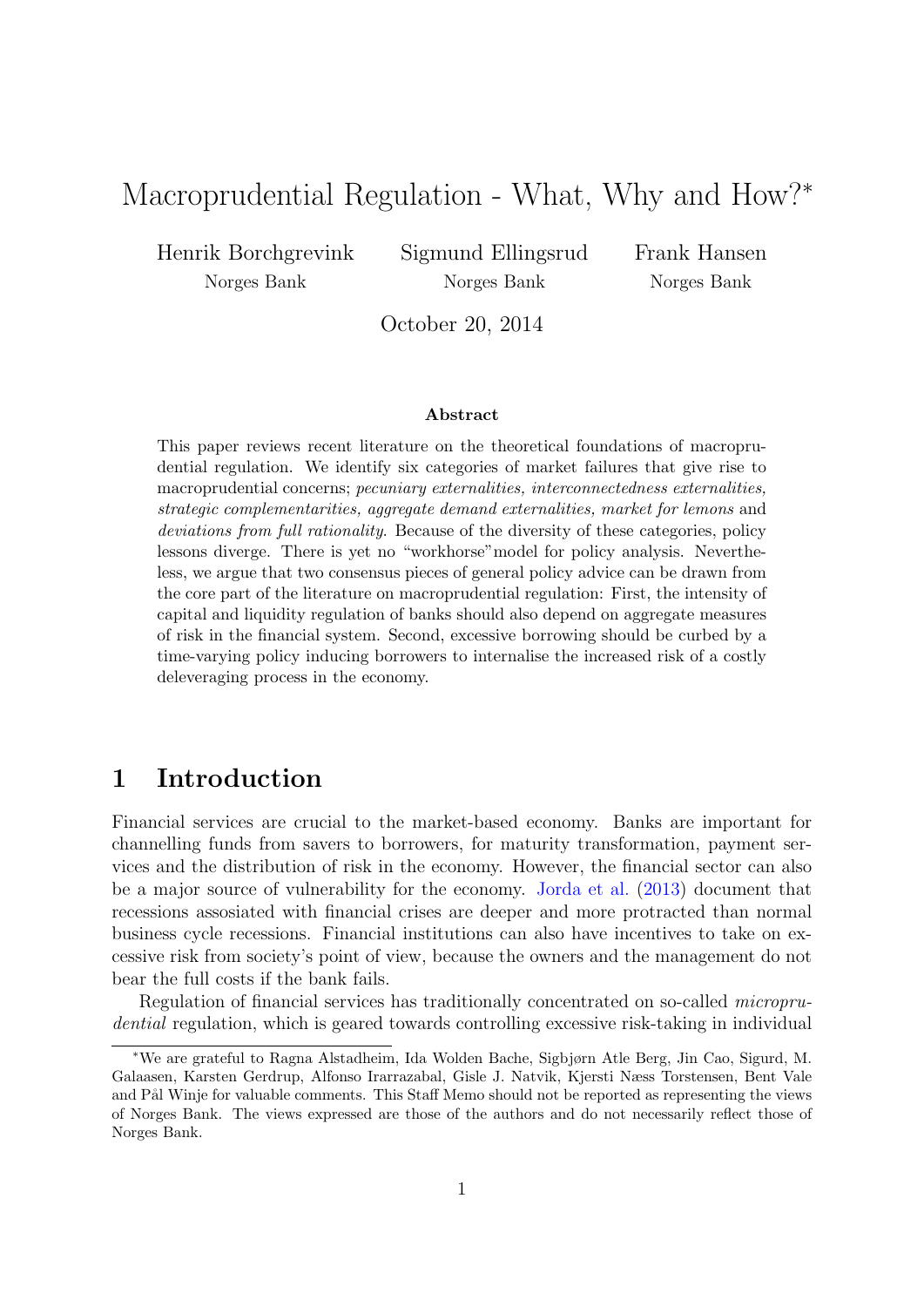banks. However, microprudential regulation does not always secure the robustness of the financial system as a whole. The recent crisis is a reminder in that regard. In the aftermath of the financial crisis of 2007-2009, a macroprudential approach to financial regulation has emerged. Macroprudential regulation is concerned with the risks at the level of the financial system (*systemic risk*) and recognizes the importance of general equilibrium effects, that is how the financial sector interacts with the real economy. The difference between micro- and macroprudential concerns can be illustrated as follows; if one small bank gets into financial difficulties, its depositors and other stakeholders can incur losses, but there will be no severe macroeconomic consequences as long as other banks are healthy and can serve the customers of the failing bank. The risk of such bank failures might be a microprudential problem, but is not a macroprudential one. However, if several banks at the same time get into trouble that induces them to reduce lending and sell assets, there is a macroprudential concern. The real economy might suffer through lower lending, investments and production. Ensuring that banks are well-capitalised normally supports both microprudential and macroprudential objectives. However, these objectives may clash, especially in a crisis state of the world: While from a microprudential perspective it could be optimal to maintain capital ratios to ensure the soundness of individual banks, a macroprudential regulator would typically allow capital levels in banks to be reduced so as to sustain the flow of credit to the real economy [\(Hanson et al.](#page-15-1)  $(2011)$ .

The rationale for regulation is market failures. Macroprudential regulation is rooted in the same fundamental market inefficiencies that rationalise microprudential interventions, for example limited enforcement, limited liability and asymmetric information that entail moral hazard. Microprudential regulation addresses such externalities between the stakeholders of an individual bank, while macroprudential regulation addresses such externalities between banks (or other financial institutions) and between the financial sector and the real economy.<sup>[1](#page-3-0)</sup> A literature on macroprudential regulation is now emerging. It builds on existing strands of the banking and financial frictions literature, but is a distinct construction for the following reasons. First, as macroprudential regulation is concerned with macroeconomic general equilibrium effects, adopting the partial equilibrium insights of microprudential theory would not capture the interlinkages that macroprudential regulation is all about. Moreover, the theoretical foundation of microprudential regulation is not well established, although banks have been regulated for over 100 years (see e.g. [Allen](#page-13-0) [and Gale](#page-13-0) [\(2007\)](#page-13-0)). Second, established theory on the interaction between the financial sector and the real economy, namely the financial frictions literature of the 1990s (see e.g. [Bernanke and Gertler](#page-13-1) [\(1989\)](#page-13-1); [Kiyotaki and Moore](#page-15-2) [\(1997\)](#page-15-2) and [Bernanke et al.](#page-13-2) [\(1999\)](#page-13-2)), does not give scope for macroprudential regulation.<sup>[2](#page-3-1)</sup> This literature explains how financial frictions can amplify shocks to the economy and make a downturn more protracted, but does not explain why and how a regulator should intervene. Moreover, the financial frictions literature does not model the behaviour of the financial sector. Bank behaviour is important since a bank is simultaneously both a borrower and a lender. The supply of

<span id="page-3-0"></span><sup>&</sup>lt;sup>1</sup>While we find this differentiation instructive, it is not absolute. In the case of systemically important banks, the externalities between the stakeholders of an individual bank can have macroeconomic effects due to the size of the bank, and thus should also be a macroprudential concern.

<span id="page-3-1"></span><sup>&</sup>lt;sup>2</sup>See [Brunnermeier et al.](#page-13-3) [\(2012\)](#page-13-3) for an extensive survey on financial frictions in macroeconomics.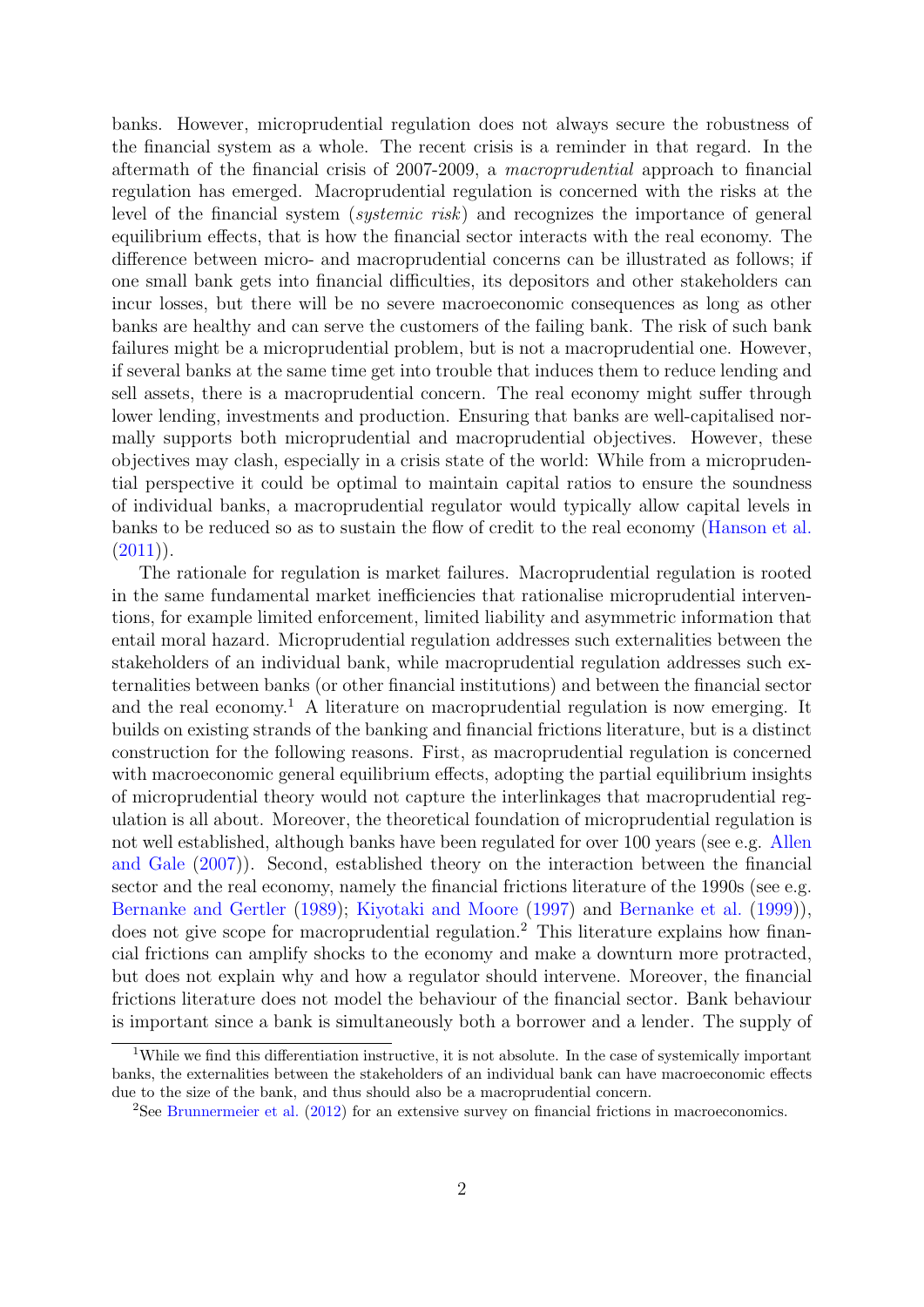credit will be impaired when the bank itself becomes constrained.[3](#page-4-0) [Adrian et al.](#page-13-4) [\(2012\)](#page-13-4) provide empirical evidence suggesting that financial shocks (i.e. shocks originating within the financial sector) were important during the 2007-09 US financial crisis.

In this paper we provide some key insights from the literature on the rationale for macroprudential regulation. We present a taxonomy of market failures that builds on that of [De Nicolo et al.](#page-14-0)  $(2012)$ , but is extended with three more market failures.<sup>[4](#page-4-1)</sup> We also discuss general policy lessons from the literature. The review is not exhaustive. In particular, we do not cover the interaction between macroprudential regulation and monetary policy (see [Smets](#page-16-0) [\(2014\)](#page-16-0) for a survey on this issue). Other recent policy-oriented surveys of the literature are e.g. [Galati and Moessner](#page-14-1) [\(2013,](#page-14-1) [2014\)](#page-14-2) and [IMF](#page-15-3) [\(2013\)](#page-15-3). For an empirically oriented study, see e.g. [Lim et al.](#page-16-1) [\(2011\)](#page-16-1).

The paper is organised as follows. Section 2 presents a taxonomy of market failures that can justify macroprudential policy interventions. Section 3 discusses some general policy lessons from the literature and Section 4 concludes.

## 2 Why macroregulate?

Regulatory interventions of any kind should be justified by market failures. In this section, we discuss different market failures that give rise to macroprudential concerns. These market failures generate systemic risk through interactions between financial institutions and/or between the financial sector and the real economy. This focus explains why we do not include moral hazard as a distinct category in the taxonomy below. The standard moral hazard story in the financial sector is a conflict between the owners and the creditors of an individual bank and calls for microprudential regulation. Strictly speaking, it is not a reason to macroregulate, even though public funds may be used to cover creditors' losses. However, banks that *coordinate* to exploit the public safety net (e.g. bail-outs or liquidity support) is a reason to macroregulate – covered in the category strategic complementarities below.

Building on [De Nicolo et al.](#page-14-0) [\(2012\)](#page-14-0) we identify six categories of market failures that give rise to macroprudential concerns; pecuniary externalities, interconnectedness externalities, strategic complementarities, aggregate demand externalities, market for lemons and *deviations from full rationality*.<sup>[5](#page-4-2)</sup> The three first categories constitute the taxonomy in [De Nicolo et al.](#page-14-0) [\(2012\)](#page-14-0). The fourth, aggregate demand externalities, has received more attention the last few years. We argue that the last two categories, market for lemons and deviations from full rationality, can also give rise to macroprudential concerns and

<span id="page-4-0"></span><sup>3</sup>See e.g. [Gertler and Kiyotaki](#page-15-4) [\(2010\)](#page-15-4) and [Gertler and Karadi](#page-15-5) [\(2011\)](#page-15-5) who expand the financial frictions literature with banks and introduce bank net worth as a crucial determinant for efficient financial intermediation, thus introducing scope for ex post policies (e.g. equity injections) to help intermediation when bank net worth is too low. We do not include this strand of the literature in our paper as it focuses on macroeconomic effects of a weak banking sector rather than how systemic risk arises.

<span id="page-4-1"></span><sup>4</sup>For a more thorough survey on the foundations for macroprudential regulation, see [de la Torre and](#page-14-3) [Ize](#page-14-3) [\(2013\)](#page-14-3).

<span id="page-4-2"></span><sup>&</sup>lt;sup>5</sup>Note that these are broad categories. There may thus be overlaps between the different categories. Note also that our taxonomy does not fully capture all aspects of macroprudential concerns, namely the presence of aggregate risk (or incomplete markets for insurance) and the fact that banks do not readily raise new equity because they deem it to be more costly than the alternatives. See e.g. [de la Torre and](#page-14-3) [Ize](#page-14-3) [\(2013\)](#page-14-3) and [Admati et al.](#page-13-5) [\(2013\)](#page-13-5) respectively for discussion of these issues.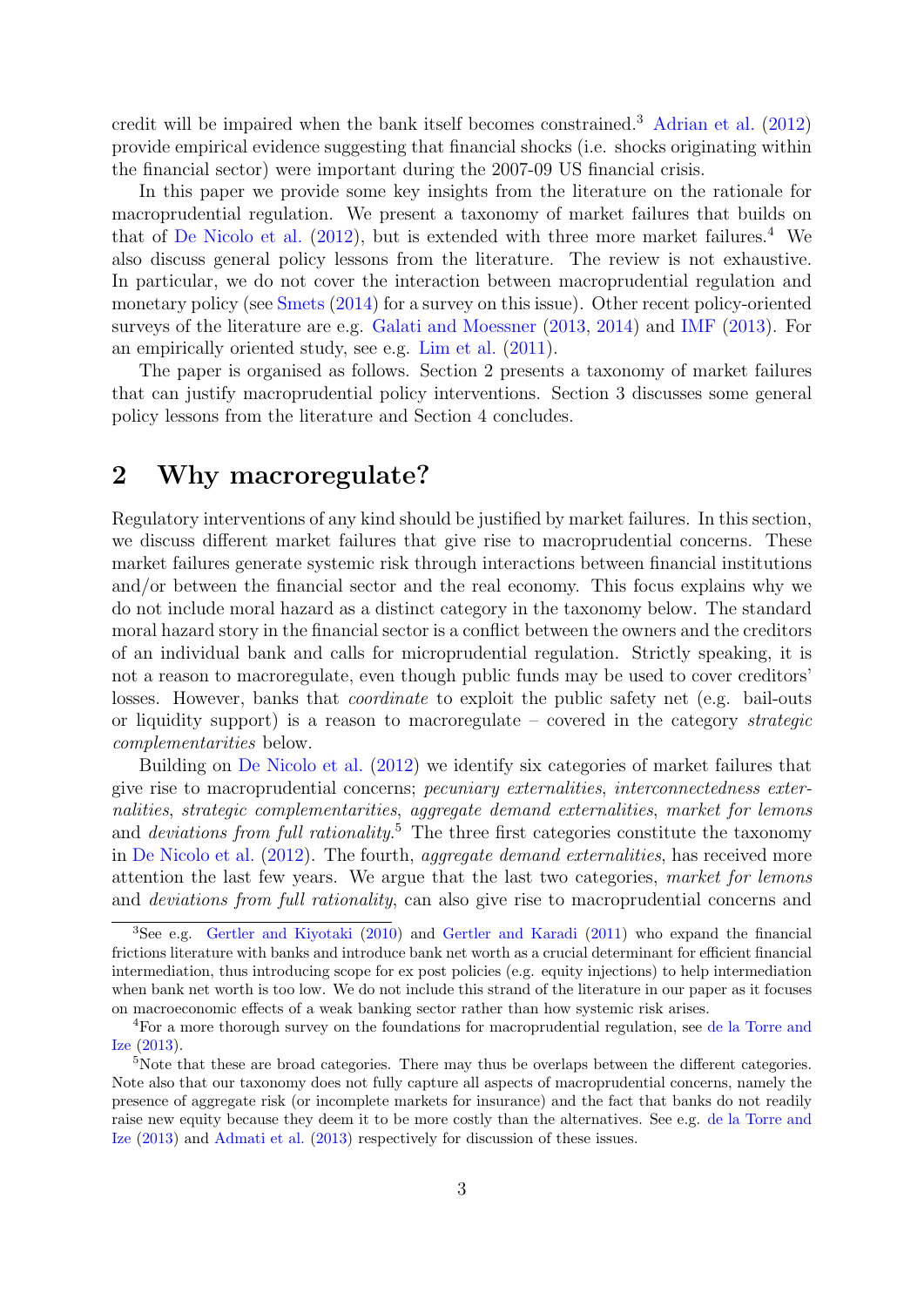should be included, even if they have been emphasised less than the others, both in the academic literature and in the policy sphere.<sup>[6](#page-5-0)</sup> We see at least two possible reasons for giving these two less attention: It is difficult to test their empirical validity, and they are less likely to provide general policy lessons (confer Section 3).

#### 2.1 Pecuniary externalities

Pecuniary externalities are externalities that work through prices. They occur when the action of one agent, for instance through the sale of an asset, reduces the price of similar assets held by other agents in the economy. The fall in prices reduce the wealth of these agents. In a frictionless world, pecuniary externalities are by themselves not a source of inefficiency. They affect the distribution of wealth among agents, but entail no welfare losses. However, when markets are incomplete, pecuniary externalities can have real welfare effects [\(Greenwald and Stiglitz](#page-15-6)  $(1986)$ ). Asymmetric information or limited enforcement induces lenders to demand collateral from borrowers, which limits the amount of debt to the value of their collateral. A shock that causes agents to sell assets can lead to a deterioration of collateral values. As a consequence, borrowers become more credit constrained and some profitable investments will not be carried out; the real economy suffers a loss.

#### Pecuniary externalities and "overborrowing"

There is a general consensus that excessive credit expansions are one of the main drivers of financial crises (see e.g. [Reinhart and Rogoff](#page-16-2) [\(2008\)](#page-16-2); [Schularick and Taylor](#page-16-3) [\(2012\)](#page-16-3) and [Gourinchas and Obstfeld](#page-15-7) [\(2012\)](#page-15-7)). However, there is still a question of why credit becomes excessive. Pecuniary externalities are one possible answer, as emphasised in [Lorenzoni](#page-16-4) [\(2008\)](#page-16-4), [Jeanne and Korinek](#page-15-8) [\(2010\)](#page-15-8), [Bianchi](#page-13-6) [\(2011\)](#page-13-6) and [Bianchi and Mendoza](#page-13-7) [\(2013\)](#page-13-7). The key factor is that agents do not internalise the general equilibrium effects that their borrowing decisions have on prices and thus on the economy through collateral constraints. Consider for example a set of agents who borrow and invest in some asset (factors of production, real estate etc.) using the asset as collateral for the loan. If a negative aggregate shock hits, asset prices fall. Agents will face losses and need to reduce their leverage. Some agents will be forced to sell some of their assets in order to obey their debt constraint. These asset sales will, however, cause a further drop in asset values, which implies that more agents become constrained, forcing them to sell off assets and so on. While agents correctly perceive the risks and benefits of their private borrowing decisions, they nevertheless fail to internalise the general equilibrium effects on prices, and thus on other agents' collateral constraints. As a result, they accumulate too much debt compared to the social optimum.[7](#page-5-1) Restricting borrowing ex ante will limit the decline in prices and thus mitigate the need to sell assets in adverse states of the world. This may improve welfare. Thus, pecuniary externalities are, in incomplete markets, a source of

<span id="page-5-0"></span><sup>6</sup>Confer e.g. the European Systemic Risk Board's list of sources of systemic risk [\(European Systemic](#page-14-4) [Risk Board](#page-14-4) [\(2014\)](#page-14-4)).

<span id="page-5-1"></span><sup>7</sup>Note that in general, collateral constraints lead to borrowing below the first best level. However, with a sufficiently severe pecuniary externality, a reduction in borrowing can still increase welfare.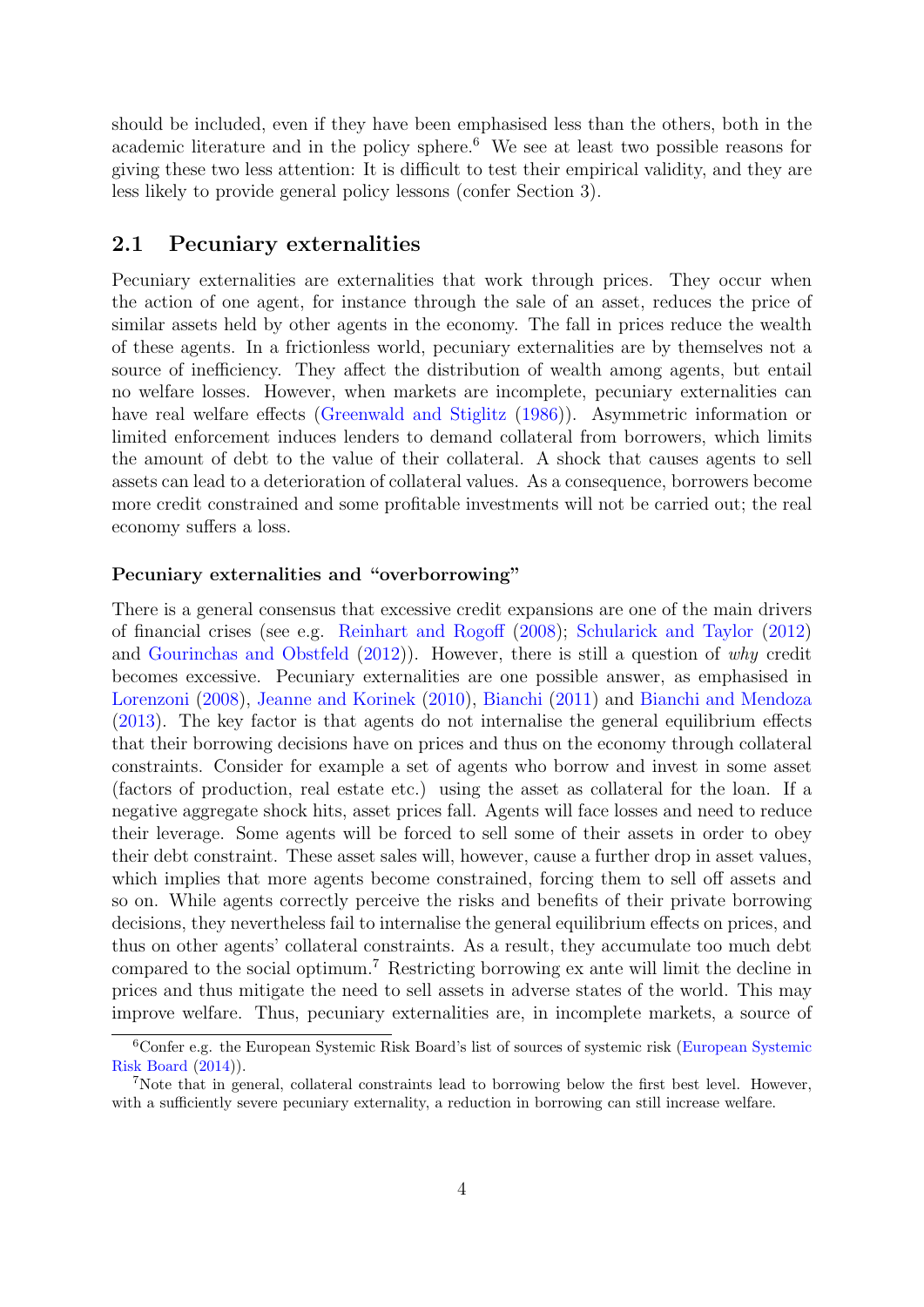overborrowing.[8](#page-6-0)

#### Pecuniary externalities and maturity mismatches

Pecuniary externalities are, as emphasised in [Stein](#page-16-5) [\(2012\)](#page-16-5), also a possible source of excessive maturity mismatches in the financial sector, i.e. excessive reliance on short-term debt. Short-term debt is a cheap form of financing for banks. However, while banks capture the benefits from cheap debt financing, they fail to internalise all of its costs. In a crisis, banks must sell must sell assets at fire sale prices to honour their short-term debt. When a bank chooses its initial level of debt, it does not take into account that a fire sale of its assets lowers the liquidation value of assets held by other institutions in the economy. The failure to internalise this general equilibrium effect results in excessive levels of short-term debt in the financial sector, which leaves the financial system too vulnerable to financial stress.<sup>[9](#page-6-1)</sup>

The pecuniary externality resulting from a marketwide liquidation of assets in the financial sector may be reinforced by margin (or haircut) spirals, as shown by [Brunner](#page-13-8)[meier and Pedersen](#page-13-8) [\(2009\)](#page-13-8). The margin, which is the difference between a security's price and its collateral value, generally increases in periods of financial stress. An initial fall in asset prices causes risk measures to increase, leading to higher margins, higher external funding costs, further deleveraging at fire sale prices, leading to higher margins and so on.[10](#page-6-2) [Brunnermeier and Sannikov](#page-14-5) [\(2014\)](#page-14-5) bring these ideas into a macro model and show how agents' risk-taking can lead to high (endogenous) systemic risk even in an environment with low (external) aggregate risk.

#### 2.2 Interconnectedness externalities

Interconnectedness is in general associated with two problems. First, correlated portfolios expose banks to the same risks, implying that more banks will be hit directly by the same shock. Second, balance sheet interlinkages (e.g. through interbank exposures) and correlated assets increase the risk of direct and indirect contagion. By contagion we mean that adverse shocks to one bank affect other institutions. Direct contagion could be a result of interbank exposures (see e.g. [Allen and Gale](#page-13-9) [\(2000\)](#page-13-9) and [Gai et al.](#page-14-6) [\(2011\)](#page-14-6)). If one bank suffers losses, this can directly affect other banks that have claims on the troubled bank. Indirect contagion work through price effects (confer the pecuniary externalities discussed above). If a bank in distress liquidates its assets at fire sale prices, the market value of similar assets may also be reduced in other banks. Thus, other banks are negatively affected even in the absence of direct exposures. A third possible problem from interconnectedness is expectational spill-overs. When some banks are in trouble,

<span id="page-6-0"></span><sup>&</sup>lt;sup>8</sup>With pecuniary externalities at work more implicitly in the background, [Geanakoplos](#page-14-7) [\(2010\)](#page-14-7) emphasises how heterogeneous beliefs can strongly amplify swings in asset prices and borrowing; leveraged optimists drive prices up in the boom phase, but are forced to sell at low prices to less leveraged pessimists in the bust following a negative shock to asset values. Note that with the heterogeneous beliefs, the existence of asymmetric information is not necessary for these leverage cycles.

<span id="page-6-1"></span><sup>9</sup>See e.g. [Shin and Shin](#page-16-6) [\(2011\)](#page-16-6) and [Hahm et al.](#page-15-9) [\(2013\)](#page-15-9) for empirical evidence on the relationship between banks' non-core funding and the occurrence of financial crises.

<span id="page-6-2"></span><sup>10</sup>See [Krishnamurthy](#page-16-7) [\(2010\)](#page-16-7) and [Shleifer and Vishny](#page-16-8) [\(2011\)](#page-16-8) for a description of fire sales and the financial crisis of 2007-09.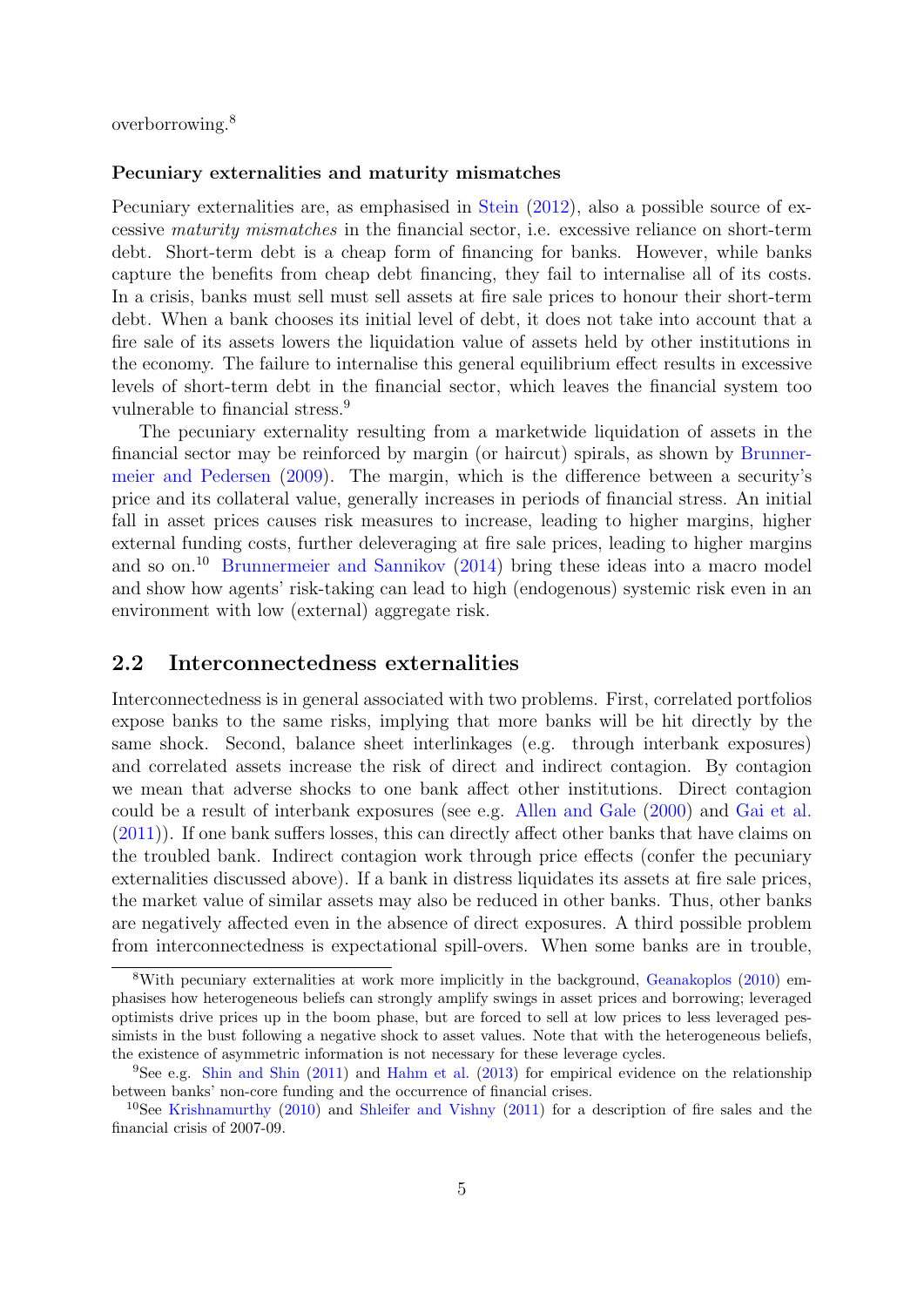people expect that other banks will also run into trouble ahead due to interconnectedness. As a result, financially sound banks may find it hard to obtain funding, and liquidity can dry up (see e.g. [Caballero and Simsek](#page-14-8) [\(2009\)](#page-14-8)). Financial intermediaries typically do not take into account how their actions affect the risk in other institutions and the financial system as a whole.<sup>[11](#page-7-0)</sup> Interconnectedness externalities can excessively expose the financial system to shocks and contagion. For example, when banks diversify they do not take into account that their portfolios tend to become more similar and therefore more correlated [\(Wagner](#page-16-9) [\(2010\)](#page-16-9)).

#### 2.3 Strategic complementarities

Strategic complementarities may amplify the effects discussed above by encouraging correlated behaviour. Strategic complementarities are present when the agents want to "do more when others do more".<sup>[12](#page-7-1)</sup>

Strategic complementarities are key to classic bank runs (see e.g. [Diamond and Dybvig](#page-14-9) [\(1983\)](#page-14-9)). Agents withdraw their deposits early because other agents do so (or are expected to do so). Bank runs may lead to a complete shut-down of the financial system, where a run on one troubled bank can lead to similar runs on other banks simply because depositors (and other creditors) expect the other banks to be in similar difficulties (confer expectational spillovers under Interconnectedness externalities). The other key ingredient in bank runs is fire sales (confer *Pecuniary externalities* above). The loss incurred when banks sell assets at fire sale prices creates an incentive for depositors (or other creditors) to run on the bank, to make sure they are paid before the bank has lost too much value. [Angeloni and Faia](#page-13-10) [\(2013\)](#page-13-10), [Gertler and Kiyotaki](#page-15-10) [\(2013\)](#page-15-10) and [Kashyap et al.](#page-15-11) [\(2014\)](#page-15-11) combine bank runs with a real economy. The runs typically have two types of costs. First, the real loss incurred when a bank sells the asset in a fire sale to agents that are less able to extract value from the asset. Second, because lending rates increase as the banks' creditors demand higher risk premia to compensate for the risk of runs, there can be a loss resulting from lower financial intermediation.

Explicit government guarantees (deposit insurance) and implicit government guarantees (e.g. prospects of government bail-outs) may reduce the risk of bank runs, but come at the cost of increasing moral hazard problems, including moral hazard with strategic complementarities involved. Implicit government guarantees give banks incentives to engage in excessive maturity mismatches and correlate assets ex ante to maximise the likelihood of a joint failure in case of an aggregate shock. [Fahri and Tirole](#page-14-10) [\(2012\)](#page-14-10) argue that wide-scale maturity mismatch is closely related to expectations of crisis interventions by central banks and governments. It is ill advised to be in a minority of institutions exposed to the shock as policymakers will then be reluctant to intervene. In contrast, when everybody engages in maturity mismatches, the government may have little choice but to intervene (see also [Acharya and Yorulmazer](#page-13-11) [\(2007\)](#page-13-11) for a similar argument).

Short-term reputational concerns and the incentive structure of bank managers may also induce correlated behaviour (see e.g. [Rajan](#page-16-10) [\(1994\)](#page-16-10)). Bankers know that the capital

<span id="page-7-0"></span><sup>&</sup>lt;sup>11</sup>Note also that financial institutions may strategically correlate their portfolios to exploit the public safety net (see section on strategic complementarities below).

<span id="page-7-1"></span><sup>&</sup>lt;sup>12</sup>More formally that agents will respond to an increase in the strategies of the other agents with an increase in their own strategy [\(Vives](#page-16-11) [\(2005\)](#page-16-11)).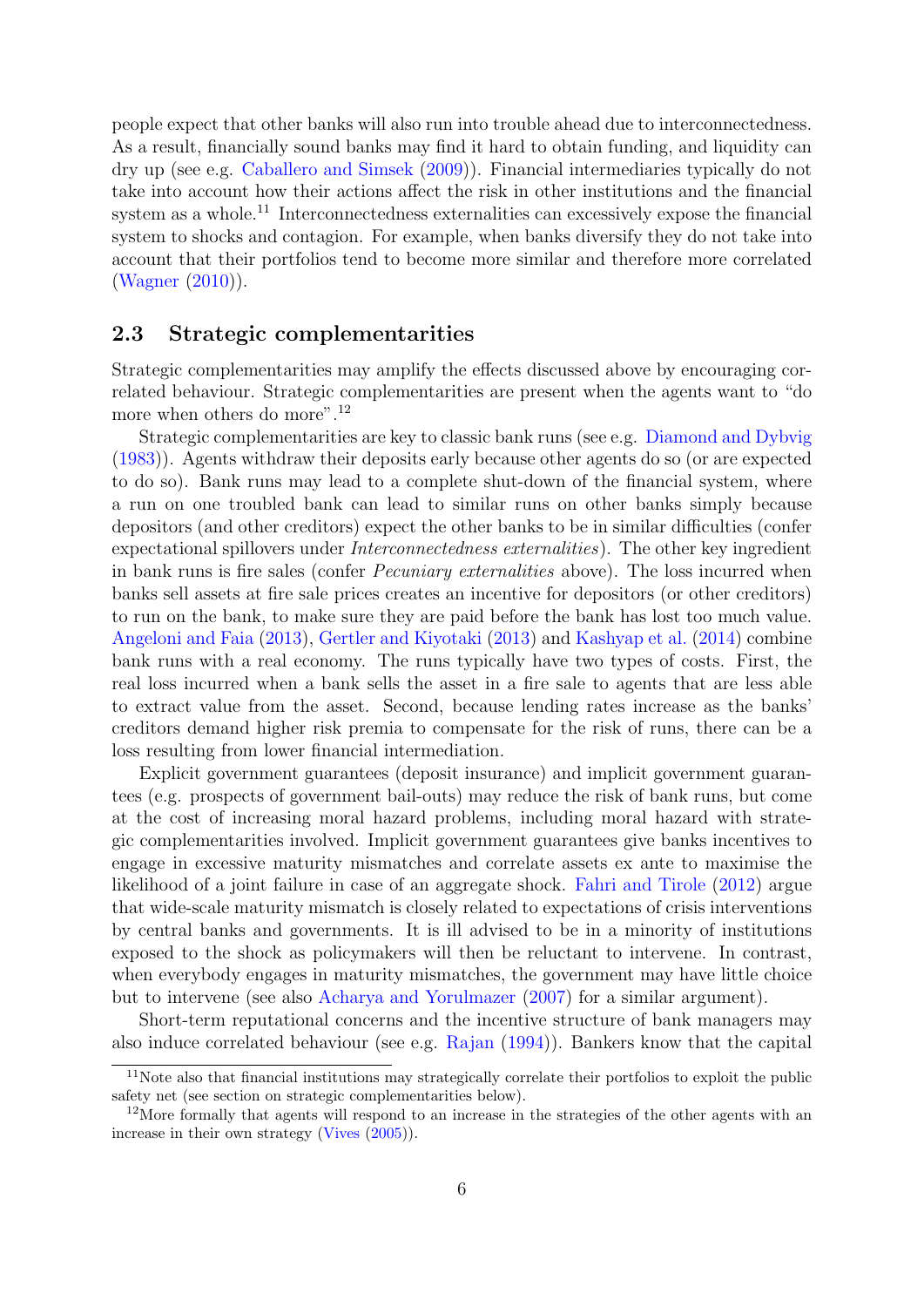market may be more forgiving if it knows that the entire financial sector has been hit by an adverse shock. This gives bankers incentives to correlate risk and engage in excessive risk-taking. If the investments turn out good, he gets awarded; if they turn out bad, and the losses are systemic, he will be evaluated leniently by the market.

Liquidity hoarding is another phenomenon that was arguably prevalent during the 2007-2009 financial crisis. If banks believe it will be hard to raise liquidity in the markets tomorrow, they will compensate by hoarding liquidity today. Hoarding inevitably reduces the liquidity in the market and thus increases the incentives for other banks to hoard liquidity (see e.g. [Gale and Yorulmazer](#page-14-11) [\(2013\)](#page-14-11)). [Bebchuk and Goldstein](#page-13-12) [\(2011\)](#page-13-12) apply a similar idea to credit crunches: A bank may abstain from lending to a firm because the bank expects other banks to reduce lending to the economy, with possibly adverse effects to the future profits of the firm in question. The result is a self-fulfilling credit crunch.

#### 2.4 Aggregate demand externalities

The dominant theoretical justifications for macroprudential interventions involve a variant of the mechanisms discussed above, perhaps in particular the combination of pecuniary externalities and incomplete financial markets. [Farhi and Werning](#page-14-12) [\(2013\)](#page-14-12) and [Korinek](#page-16-12) [and Simsek](#page-16-12) [\(2014\)](#page-16-12) give an explanation of overborrowing that is complementary to pecuniary externalities and that does not hinge on financial markets being incomplete. They show that financial market interventions can be justified by an *aggregate demand exter*nality when there are nominal price and wage rigidities and macroeconomic stabilisation constraints in the form of a zero lower bound for monetary policy or a fixed exchange rate regime. The underlying idea is that household deleveraging can throw the economy into a liquidity trap (see e.g. [Eggertsson and Krugman](#page-14-13) [\(2012\)](#page-14-13) and [Guerrieri and](#page-15-12) [Lorenzoni](#page-15-12) [\(2011\)](#page-15-12)). The deleveraging acts as forced savings and pushes the equilibrium interest rates down to induce unconstrained agents to make up for the lost aggregate demand. However, if the deleveraging is strong enough, nominal interest rates might hit the zero lower bound, leading the economy into a *liquidity trap*. When prices are sticky, the lower bound on nominal interest rates also prevents real interest rates from declining, and the economy is led into a demand-driven recession. [Farhi and Werning](#page-14-12) [\(2013\)](#page-14-12) and [Korinek and Simsek](#page-16-12) [\(2014\)](#page-16-12) show that borrowers do not internalise the increased risk of excessive deleveraging generated by their borrowing decision, i.e. debt creates an aggregate demand externality where more ex ante debt leads to a greater ex post reduction in demand and thus a deeper recession. Policies that restrict borrowing in the boom phase can improve future welfare.

#### 2.5 Market for lemons

When there is asymmetric information about the quality of goods in a market, the market equilibrium price can become so low that nobody will sell the best types of goods on the market, as shown by [Akerlof](#page-13-13) [\(1970\)](#page-13-13). Bad news about asset quality will reduce market liquidity. The result can be severe illiquidity, as discussed in [Tirole](#page-16-13) [\(2011\)](#page-16-13). In an adverse selection model of liquidity, [Malherbe](#page-16-14)  $(2014)$  argues that why an asset is put for sale will affect the market's expectation of the quality of the asset. When a bank holds more liquid assets (e.g. cash), the need to sell high-quality assets in order to meet liquidity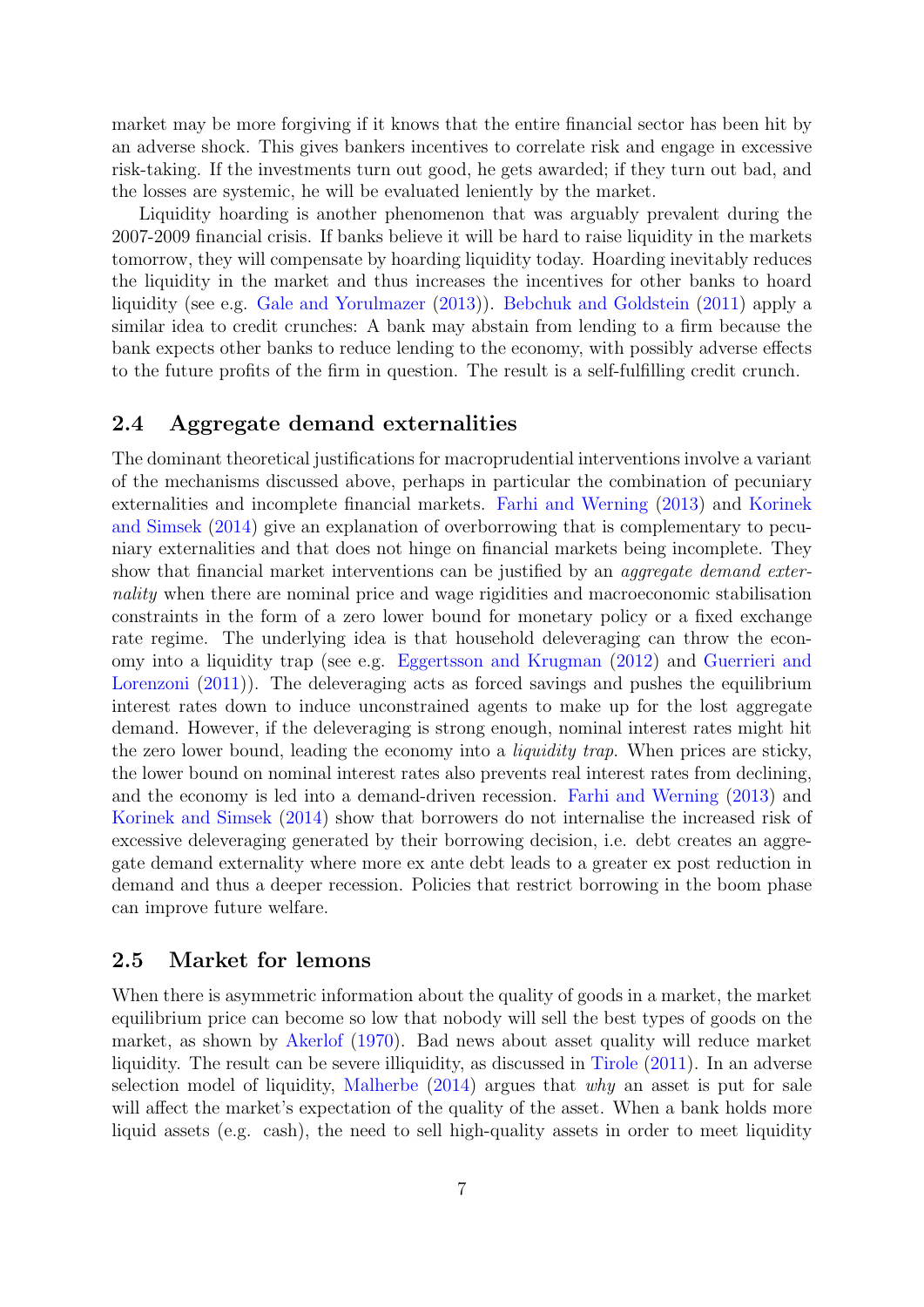needs decreases. The expected quality of their future asset sales decreases, which puts downward pressure on the market price and the market for lemons effect becomes worse. In other words, the holding of liquid assets by some agents imposes a negative externality on other agents because it reduces future market liquidity. The problem is exacerbated by the fact that if you expect lower market liquidity, you want to hold more liquidity. The result may be a self-fulfilling liquidity dry-up. Market for lemons mechanisms have also been used as financial frictions in macro models, see e.g. [Kurlat](#page-16-15) [\(2013\)](#page-16-15) who considers adverse selection in the market where entrepreneurs obtain financing.

#### 2.6 Deviations from full rationality

Deviations from full rationality may give a rationale for macroprudential regulation, complementary to the more classic market failures discussed above. In a model of shadow banking and securitisation, [Gennaioli et al.](#page-14-14) [\(2013\)](#page-14-14) derive a macroprudential problem based on the neglect of tail risk, which they argue was an important feature of the build-up phase to the  $2007-2009$  financial crisis.<sup>[13](#page-9-0)</sup> In their model, diversification through securitisation of assets improves welfare under rational expectations. However, when tail risk is neglected, securitisation creates excesses: Financial intermediaries issue too much allegedly risk-less debt and invest too much in securitised assets that are exposed to the neglected risk. The securitisation also makes the financial intermediaries highly interconnected.

[Caballero and Krishnamurthy](#page-14-15) [\(2008\)](#page-14-15) also emphasise tail risk as an important factor behind episodes of financial instability. Caballero and Krishnamurthy argue that severe flight-to-quality events are often triggered by so called Knightian uncertainty, or immeasurable risk (see also [Knight](#page-15-13) [\(1921\)](#page-15-13)), leading agents to only consider the worst case scenario. Financial intermediaries become self-protective and hoard liquidity. [Caballero](#page-14-15) [and Krishnamurthy](#page-14-15) [\(2008\)](#page-14-15) show that Knightian uncertainty leads to a collective bias in agents' actions, and that agents' conservative actions are socially costly.

### 3 General policy lessons from the literature

The previous section documents the diversity of theoretical modelling approaches for macroprudential concerns. There is no "workhorse"model. As a consequence, the policy prescriptions in the literature are also diverse.

The macroprudential literature both includes papers that propose ex post policies such as bail-outs (see e.g. [Fahri and Tirole](#page-14-10) [\(2012\)](#page-14-10) and [Brunnermeier and Sannikov](#page-14-5) [\(2014\)](#page-14-5)) and papers that study ex ante policies to improve the market outcome, e.g. introducing taxes (see e.g. [Bianchi](#page-13-6) [\(2011\)](#page-13-6)). However, in many papers there are only sketches of a policy prescription that appears as an extension to an argument for why macroprudential intervention is warranted.

Some broad policy lessons can be extracted from the literature in the three market failure categories pecuniary externalities; interconnectedness externalities; strategic

<span id="page-9-0"></span><sup>13</sup>In particular, sophisticated investors did not take into account the possibility of sharp declines in house prices (see [Gerardi et al.](#page-15-14) [\(2008\)](#page-15-14)).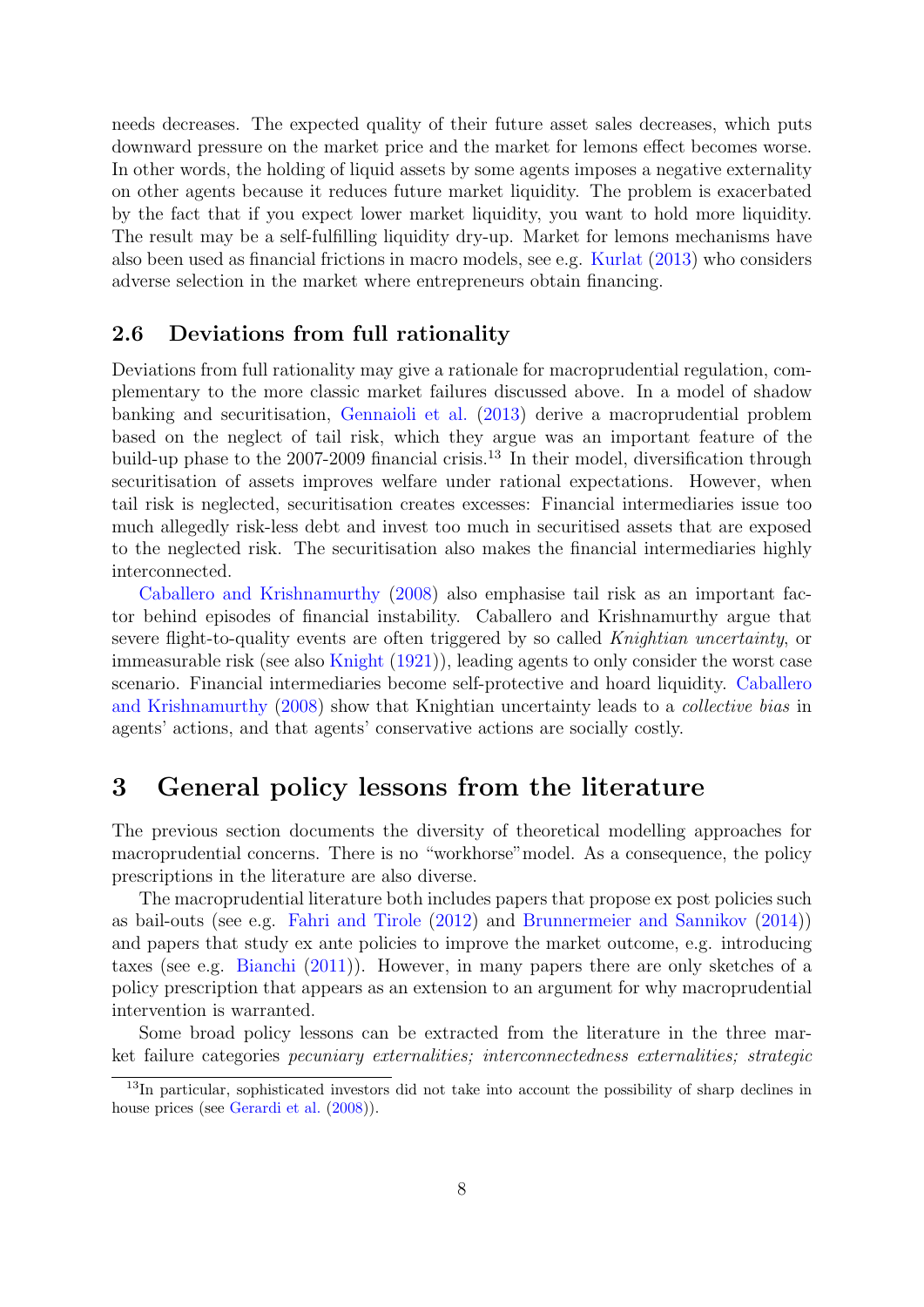complementarities. In the models that involve financial intermediaries, the policy prescription is typically to increase the financial system's resilience to shocks. Depending on the mechanism modelled, this is done through capital requirements ( $=$  less debt) or liquidity requirements (= less maturity mismatch). These are the same policy tools as in microprudential capital and liquidity regulation of banks. Yet there is a macroprudential twist to these policies, namely to let the intensity of the regulation depend on aggregate measures of risk (systemic risk). [Acharya](#page-13-14) [\(2009\)](#page-13-14) argues that capital requirements should be set contingent on the level of cross-correlation between banks. [Fahri and Tirole](#page-14-10) [\(2012\)](#page-14-10) suggest requirements should be based on aggregate leverage and liquidity. In [Stein](#page-16-5) [\(2012\)](#page-16-5) the optimal regulation sets an upper limit to money creation in the banking sector.

The macro approach to regulation is perhaps even clearer in models where financial institutions work more implicitly in the background, in the categories pecuniary externalities and aggregate demand externalities. The fundamental externalities differ between the two categories, but at the policy level, they are quite similar: In a boom, agents overborrow because they do not take into account that their borrowing decisions increase both the likelihood and the severity of a deleveraging process in the economy. The policy answer is to reduce debt levels, with e.g. a tax on debt that internalises the externality. However, the reduction in credit typically comes at the cost of output. Optimal policy will thus face a trade off between output and systemic risk. The optimal policy in these models is time-varying, as debt's marginal contribution to systemic risk will depend on the economic cycle.

Policy instruments other than a tax could be used to curb a credit boom, e.g. loanto-value restrictions and capital requirements. [Goodhart et al.](#page-15-15) [\(2013\)](#page-15-15) study several policy instruments including their interplay, but it remains to be seen whether their results carry over to a more general and dynamic setting than their two-period, calibrated model. Other papers typically do not provide any rigorous comparison of the pros and cons of the different instruments. For example [Bianchi](#page-13-6) [\(2011\)](#page-13-6) briefly shows that the socially optimal amount of debt can be reached by capital requirements, which raise funding costs for banks and thus work as a tax. However, without any bank behaviour in the model, he cannot account for the other positive effect of capital requirements, i.e. that they make banks more robust and thus lower the likelihood of a credit crunch. [Clerc et al.](#page-14-16) [\(2014\)](#page-14-16) include bank behaviour in a macro model, where both effects from capital requirements are included. However, in this model the reason for excessive credit is not pecuniary externalities, but banks' incentive to take on too much risk because their creditors are partly guaranteed by a deposit guarantee scheme. This fundamental difference implies different policy lessons: While any increase in credit marginally increases systemic risk when pecuniary externalities are present, only credit expansions that follow from increased risk-taking lead to more systemic risk in [Clerc et al.](#page-14-16) [\(2014\)](#page-14-16). This divergence is typical for the literature at this juncture – different explanatory stories yield different policy advice.

For the last two categories of market failures in the previous section, market for lemons and deviations from full rationality, few general policy lessons can be extracted. In the market for lemons category, the only policy that really helps is to (somehow) provide more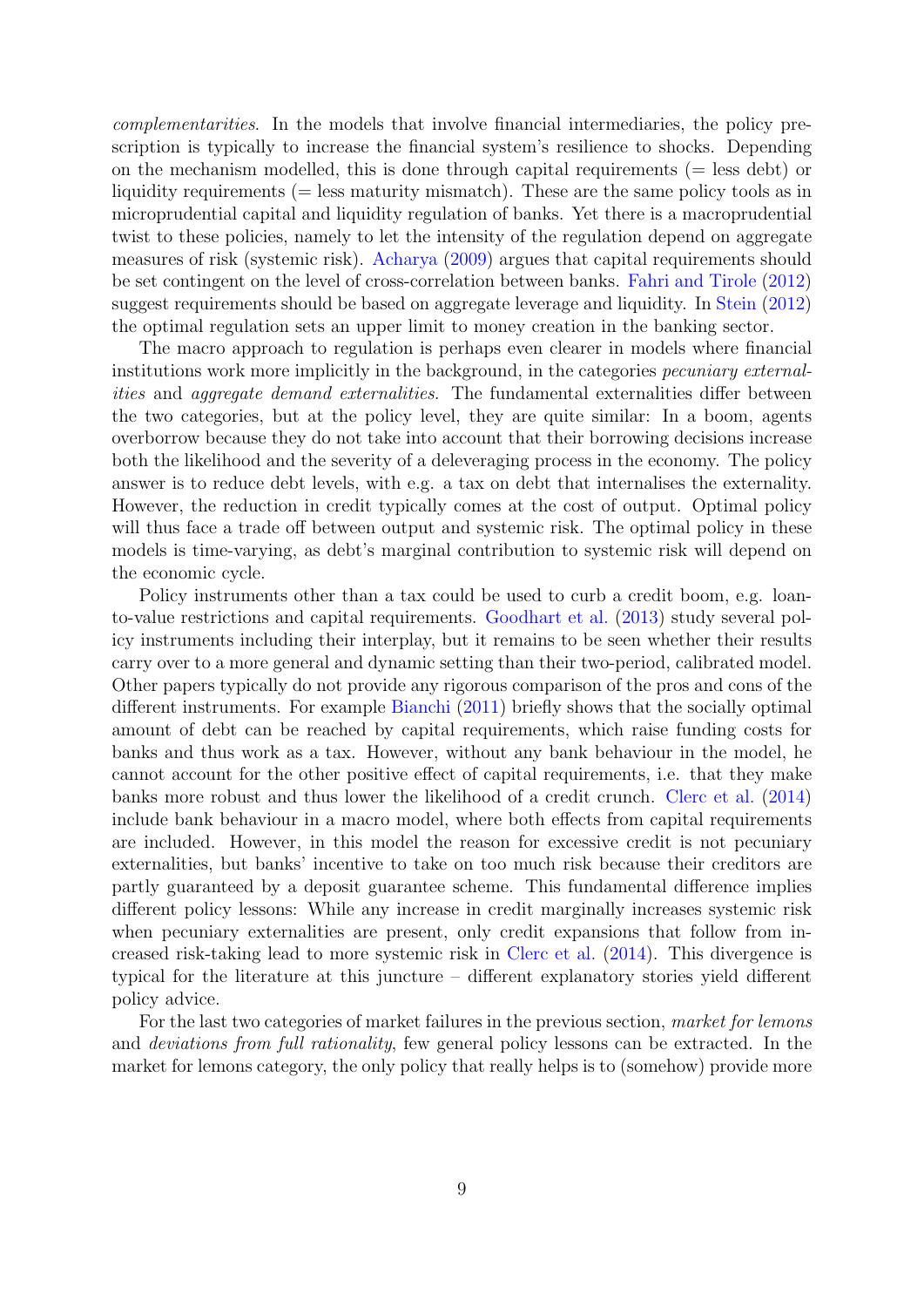credible information to alleviate the adverse selection problem.[14](#page-11-0) In particular, [Malherbe](#page-16-14) [\(2014\)](#page-16-14) argues that standard liquidity requirements on financial institutions may lead to adverse unintended consequences in markets that are prone to adverse selection. The category of models based on deviations from full rationality potentially include very different model mechanisms. Robust general statements on policy are therefore hard to provide - except that the policy maker should intervene if he is less prone to irrational behaviour than market participants.

Identifying and understanding the most important explanations of systemic risk is still the greatest challenge going forward. Building good models is part of this challenge. To understand the trade-offs in macroprudential policy you need to model both the financial sector and the real economy comprehensively. There are so far few models with both an explicit macroprudential policy instrument geared towards the financial sector and a thorough welfare analysis. In models with different types of agents, e.g. households and bankers, assigning the weights that social welfare should put on the different agents is a difficult, but crucial question (see e.g. [Kashyap et al.](#page-15-11) [\(2014\)](#page-15-11)). Another challenge is the need to model crises. The costs and benefits of macroprudential policy accrue in states where the economy potentially functions very differently. The costs are paid in normal times, while the benefits are reaped in crisis times. To model the cost-benefit trade-off therefore requires an asymmetric model of the economy. In addition, there are severe data limitations to calibration, due to financial crises being rare events. Another strategy is to measure systemic risk and how policy changes the risk. Unfortunately, this is not an easy way out either. First, the causes of systemic risk is not yet well understood, as this paper documents. Second, systemic risk is a latent variable that we cannot measure directly in real time or in retrospect. In sum, it is reasonable to expect economic models to deliver only broad advice on the trade-offs to be made in macroprudential policy.

## 4 Concluding Remarks

This paper has documented the diversity in the theoretical literature's approaches for rationalising macroprudential regulation. As a guide for a policy maker, we sort the different approaches into six categories of market failures that are important for understanding macroprudential concerns: Pecuniary externalities, interconnectedness externalities, strategic complementarities, aggregate demand externalities, market for lemons and deviations from full rationality. Because of the diversity in these categories, the policy lessons are also diverse. Nevertheless, we argue that some broad policy lessons can be extracted from the literature: First, the intensity of capital and liquidity regulation of banks should also depend on aggregate measures of risk in the financial system. Second, excessive borrowing should be curbed by a time-varying policy inducing borrowers to internalise the increased risk of a costly deleveraging process they impose on the economy. Which policy instruments that are best suited is a tougher question. The answer depends both on which theory model you believe in and on the empirical calibration. Calibra-

<span id="page-11-0"></span><sup>&</sup>lt;sup>14</sup>[Bigelow](#page-13-15) [\(1990\)](#page-13-15) shows that the [Akerlof](#page-13-13) [\(1970\)](#page-13-13) market for lemons model is constrained Pareto efficient, i.e. the market outcome is already at second best. [Kurlat](#page-16-15) [\(2013\)](#page-16-15) informally discusses the possibility of using a tax to neutralise the inefficient wedge between return on savings and the cost of funding in his market for lemons macro model. However, he notes that such a tax will be akin to a subsidy to transactions and can result in perverse incentives.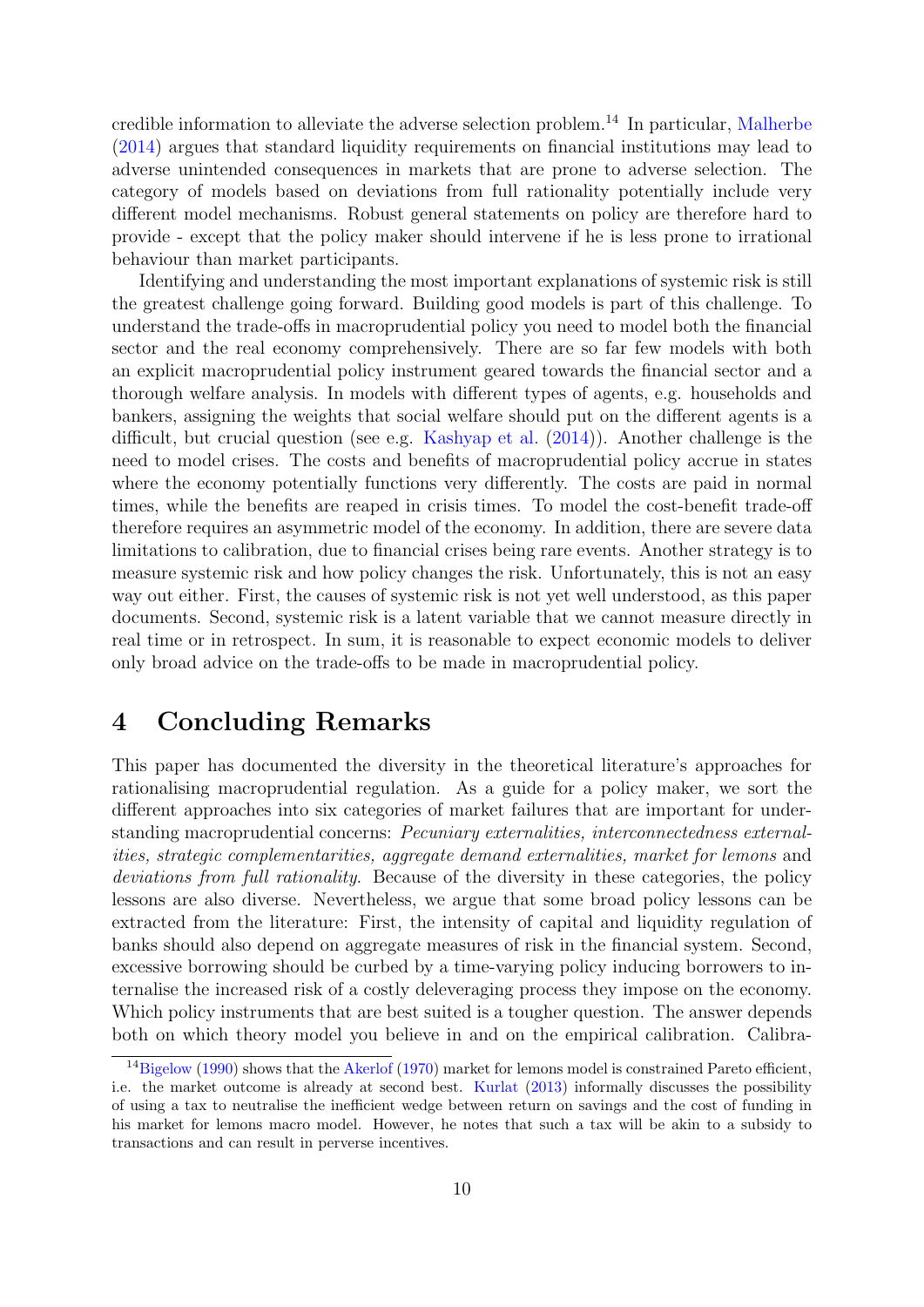tion of the trade-offs in macroprudential policy are also prone to fundamental challenges. The macroprudential theory literature has made progress over the last few years, but the models are not yet implementable for policymakers.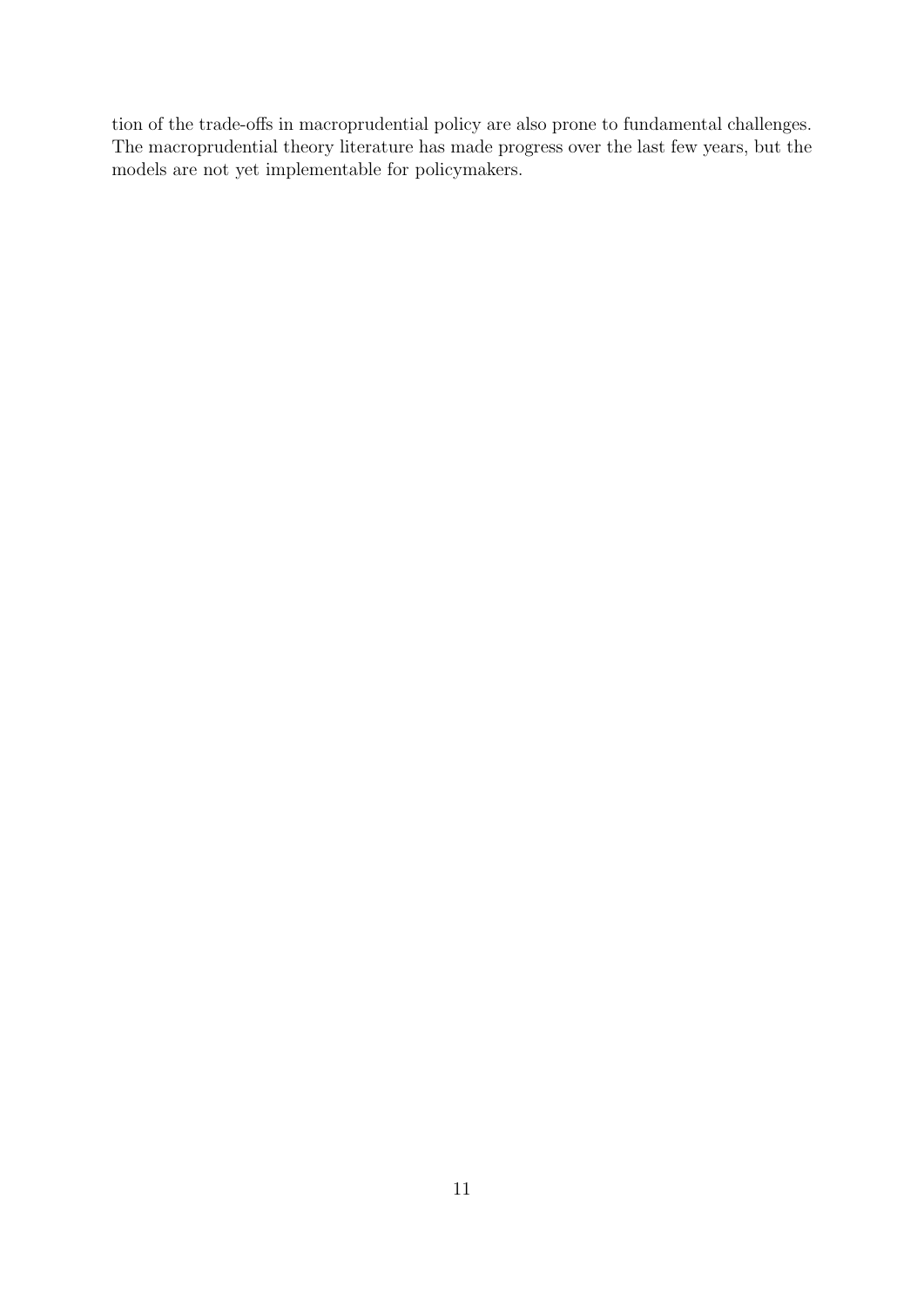## References

- <span id="page-13-14"></span>Acharya, V. V. (2009). A theory of systemic risk and design of prudential bank regulation. Journal of Financial Stability 5, 224–255.
- <span id="page-13-11"></span>Acharya, V. V. and T. Yorulmazer (2007). Too many to fail - an analysis of timeinconsistency in bank closure policies. Journal of Financial Intermediation 16, 1–31.
- <span id="page-13-5"></span>Admati, A. R., P. M. DeMarzo, M. F. Hellwig, and P. Pfleiderer (2013). Fallacies, irrelevant facts and myths in the discussion of capital regulation: Why bank equity is not socially expensive. Working Paper .
- <span id="page-13-4"></span>Adrian, T., P. Colla, and H. S. Shin (2012). Which financial frictions? Parsing the evidence from the financial crisis of 2007 to 2009. In *NBER Macroeconomics Annual*, Volume 27 of NBER Chapters, pp. 159–214. National Bureau of Economic Research.
- <span id="page-13-13"></span>Akerlof, G. A. (1970). The market for "lemons": Quality uncertainty and the market mechanism. The Quarterly Journal of Economics 84(3), 488–500.
- <span id="page-13-9"></span>Allen, F. and D. Gale (2000). Financial contagion. Journal of Political Economy 108(1), 1–33.
- <span id="page-13-0"></span>Allen, F. and D. Gale (2007). Understanding Financial Crises. Oxford University Press.
- <span id="page-13-10"></span>Angeloni, I. and E. Faia (2013). Capital regulation and monetary policy with fragile banks. Journal of Monetary Economics 60, 311–324.
- <span id="page-13-12"></span>Bebchuk, L. A. and I. Goldstein (2011). Self-fulfilling credit market freezes. The Review of Financial Studies 24 (11).
- <span id="page-13-1"></span>Bernanke, B. and M. Gertler (1989). Agency costs, net worth, and business fluctuations. American Economic Review 79(1), 14–31.
- <span id="page-13-2"></span>Bernanke, B. S., M. Gertler, and S. Gilchrist (1999). The financial accelerator in a quantitative business cycle framework. Handbook of Macroeconomics 1, 1341–1393.
- <span id="page-13-6"></span>Bianchi, J. (2011). Overborrowing and systemic externalities in the business cycle. American Economic Review 101, 3400–3426.
- <span id="page-13-7"></span>Bianchi, J. and E. G. Mendoza (2013). Optimal time-consistent macroprudential policy. Working Paper 19704, National Bureau of Economic Research.
- <span id="page-13-15"></span>Bigelow, J. P. (1990). Efficiency and adverse selection. *Journal of Economic Theory 52*.
- <span id="page-13-3"></span>Brunnermeier, M. K., T. M. Eisenbach, and Y. Sannikov (2012). Macroeconomics with financial frictions: A survey. Working Paper 18102, National Bureau of Economic Research.
- <span id="page-13-8"></span>Brunnermeier, M. K. and L. H. Pedersen (2009). Market liquidity and funding liquidity. Review of Financial Studies 22 (6), 2201–2238.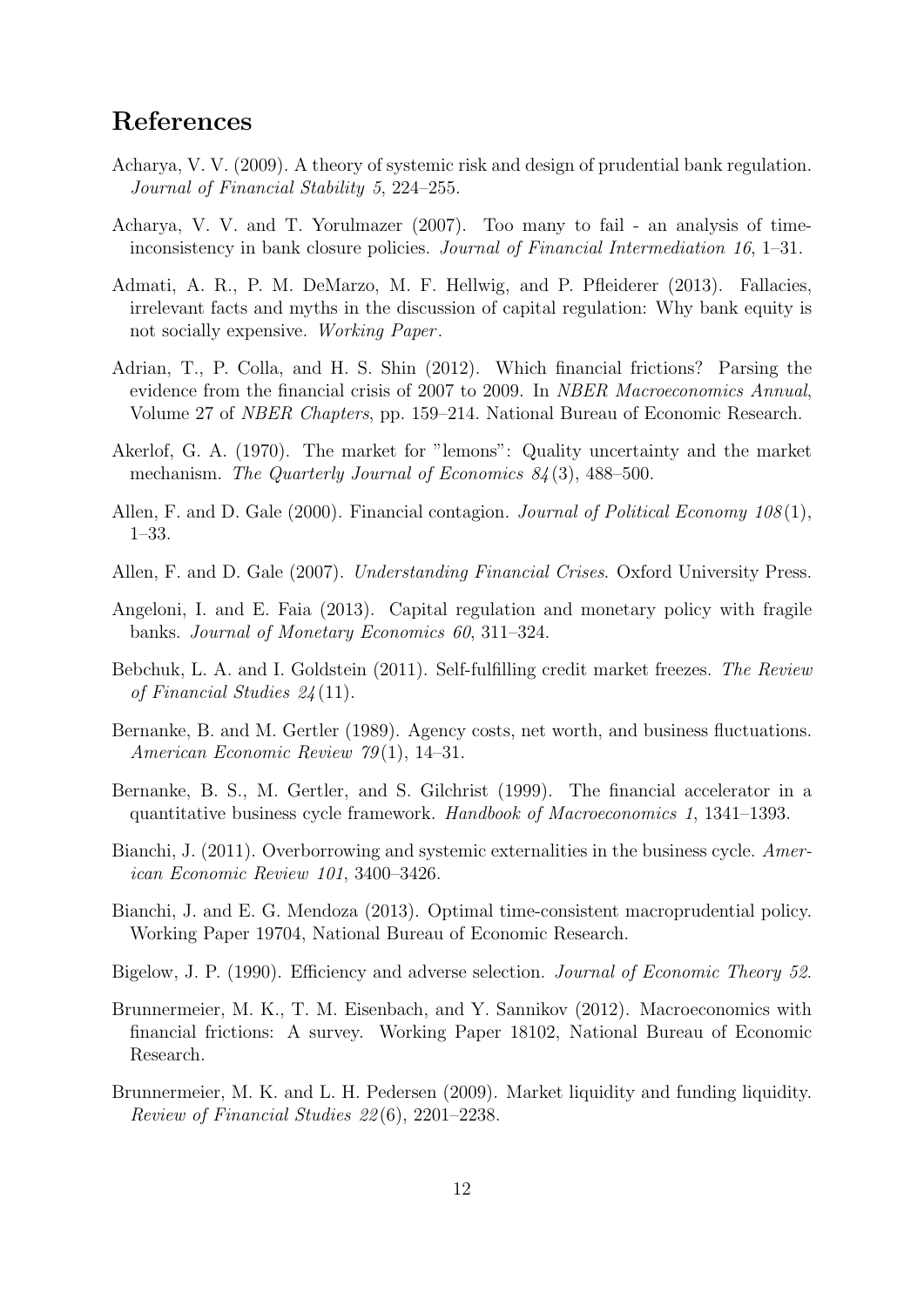- <span id="page-14-5"></span>Brunnermeier, M. K. and Y. Sannikov (2014). A macroeconomic model with a financial sector. American Economic Review  $104(2)$ , 379-421.
- <span id="page-14-15"></span>Caballero, R. J. and A. Krishnamurthy (2008). Collective risk management in a flight to quality episode. The Journal of Finance  $63(5)$ ,  $2195-2230$ .
- <span id="page-14-8"></span>Caballero, R. J. and A. Simsek (2009). Complexity and financial panics. Working Paper 14997, National Bureau of Economic Research.
- <span id="page-14-16"></span>Clerc, L., A. Derviz, C. Mendicino, S. Moyen, K. Nikolov, L. Stracca, and J. Suarez (2014). Capital regulation in a macroeconomic model with three layers of default. Working paper.
- <span id="page-14-3"></span>de la Torre, A. and A. Ize (2013). The foundations of macroprudential regulation - a conceptual roadmap. World Bank Policy Research Paper 6575.
- <span id="page-14-0"></span>De Nicolo, G., G. Favara, and L. Ratnovski (2012). Externalities and macroprudential policy. IMF Staff Discussion Note.
- <span id="page-14-9"></span>Diamond, D. W. and P. H. Dybvig (1983). Bank runs, deposit insurance, and liquidity. Journal of Political Economy 91 (3), 401–419.
- <span id="page-14-13"></span>Eggertsson, G. B. and P. Krugman (2012). Debt, deleveraging, and the liquidity trap: A Fisher-Minsky-Koo approach. The Quarterly Journal of Economics 127(3), 1469–1513.
- <span id="page-14-4"></span>European Systemic Risk Board (2014). The ESRB handbook on operationalising macroprudential policy in the banking sector. European Systemic Risk Board.
- <span id="page-14-10"></span>Fahri, E. and J. Tirole (2012). Collective moral hazard, maturity mismatch and systemic bailouts. American Economic Review 102 (1), 60–93.
- <span id="page-14-12"></span>Farhi, E. and I. Werning (2013). A theory of macroprudential policies in the presence of nominal rigidities. Working Paper 19313, National Bureau of Economic Research.
- <span id="page-14-6"></span>Gai, P., A. Haldane, and S. Kapadia (2011). Complexity, concentration and contagion. Journal of Monetary Economics 58 (5), 453–470.
- <span id="page-14-1"></span>Galati, G. and R. Moessner (2013). Macroprudential policy - a literature review. *Journal* of Economic Surveys 27 (5), 846–878.
- <span id="page-14-2"></span>Galati, G. and R. Moessner (2014). What do we know about the effects of macroprudential policy? Working Paper 440, De Nederlandsche Bank.
- <span id="page-14-11"></span>Gale, D. and T. Yorulmazer (2013). Liquidity hoarding. Theoretical Economics  $8(2)$ , 291–324.
- <span id="page-14-7"></span>Geanakoplos, J. (2010). The leverage cycle. Cowles Foundation Discussion Paper 1715R.
- <span id="page-14-14"></span>Gennaioli, N., A. Shleifer, and R. W. Vishny (2013). A model of shadow banking. The Journal of Finance 68 (4).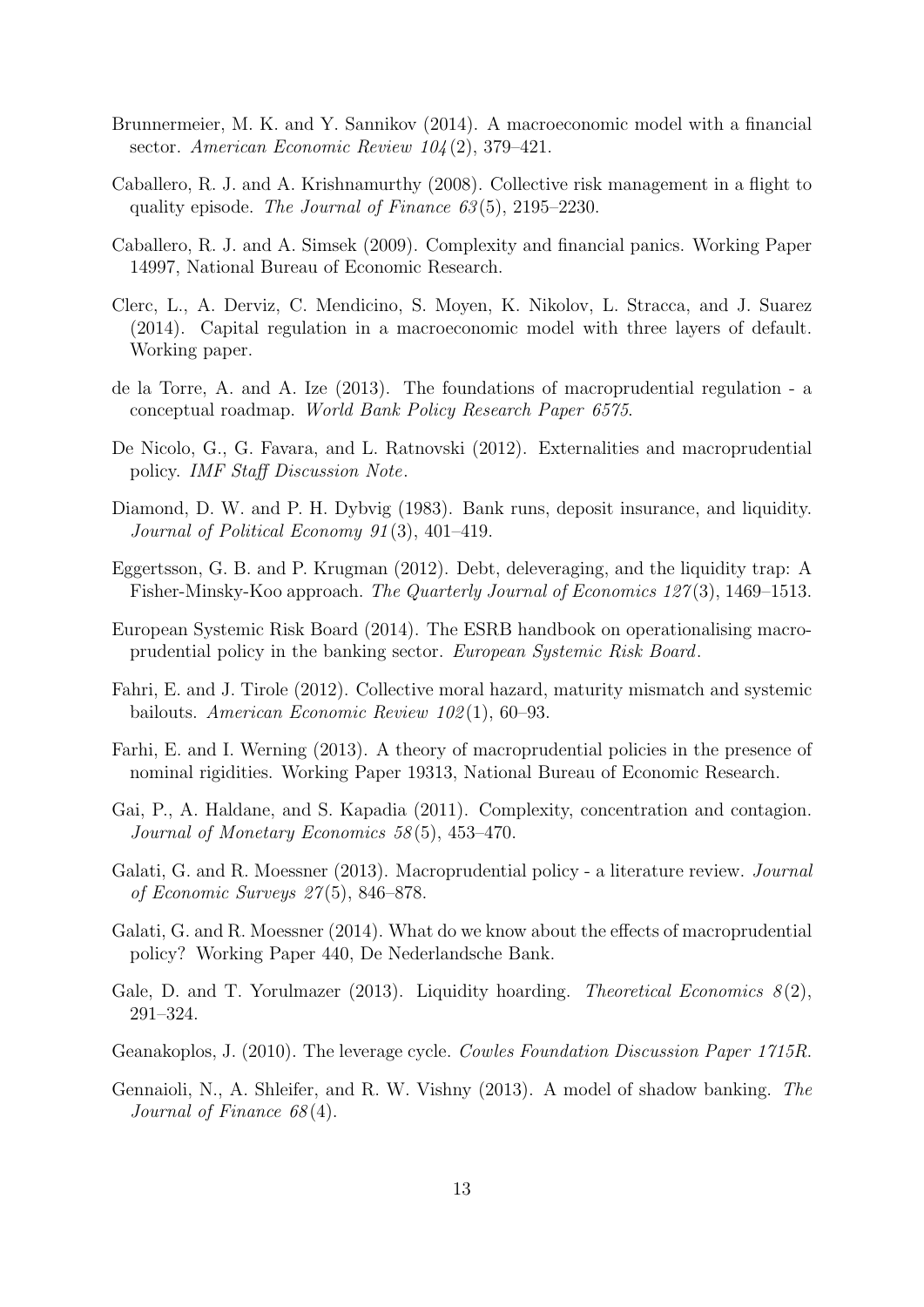- <span id="page-15-14"></span>Gerardi, K., A. Lehnert, S. Sherlund, and P. Willen (2008). Making sense of the subprime crisis. Brookings Papers on Economic Activity, 69–145.
- <span id="page-15-5"></span>Gertler, M. and P. Karadi (2011). A model of unconventional monetary policy. Journal of Monetary Economics 58 (1), 17–34.
- <span id="page-15-4"></span>Gertler, M. and N. Kiyotaki (2010). Chapter 11 - Financial intermediation and credit policy in business cycle analysis. Volume 3 of Handbook of Monetary Economics, pp. 547 – 599. Elsevier.
- <span id="page-15-10"></span>Gertler, M. and N. Kiyotaki (2013). Banking, liquidity and bank runs in an infinitehorizon economy. Working Paper 19129, National Bureau of Economic Research.
- <span id="page-15-15"></span>Goodhart, C. A. E., A. K. Kashyap, D. P. Tsomocos, and A. P. Vardoulakis (2013). An integrated framework for analyzing multiple financial regulations. International Journal of Central Banking  $9(1)$ , 109–144.
- <span id="page-15-7"></span>Gourinchas, P.-O. and M. Obstfeld (2012). Stories of the twentieth century for the twenty-first. American Economic Journal - Macroeconomics  $\lambda(4)$ , 226–265.
- <span id="page-15-6"></span>Greenwald, B. C. and J. E. Stiglitz (1986). Externalities in economies with imperfect information and incomplete markets. The Quarterly Journal of Economics 101(2), 229–264.
- <span id="page-15-12"></span>Guerrieri, V. and G. Lorenzoni (2011). Credit crises, precautionary savings, and the liquidity trap. Working Paper 17583, National Bureau of Economic Research.
- <span id="page-15-9"></span>Hahm, J.-H., H. S. Shin, and K. Shin (2013). Noncore bank liabilities and financial vulnerability. Journal of Money, Credit and Banking 45 (s1), 3–36.
- <span id="page-15-1"></span>Hanson, S. G., A. K. Kashyap, and J. C. Stein (2011). A macroprudential approach to financial regulation. Journal of Economic Perspectives  $25(1)$ , 3-28.
- <span id="page-15-3"></span>IMF (2013). Key aspects of macroprudential policy. IMF Policy Paper.
- <span id="page-15-8"></span>Jeanne, O. and A. Korinek (2010). Managing credit booms and busts: A pigouvian taxation approach. Working Paper 16377, National Bureau of Economic Research.
- <span id="page-15-0"></span>Jorda, O., M. Schularick, and A. M. Taylor (2013). When credit bites back. Journal of Money, Credit and Banking  $\frac{45}{\text{(s2)}}$ , 3–28.
- <span id="page-15-11"></span>Kashyap, A. K., D. P. Tsomocos, and A. P. Vardoulakis (2014). How does macroprudential regulation change bank credit supply? Working Paper 20165, National Bureau of Economic Research.
- <span id="page-15-2"></span>Kiyotaki, N. and J. Moore (1997). Credit cycles. Journal of Political Economy 105(2), 211–248.
- <span id="page-15-13"></span>Knight, F. (1921). *Risk, Uncertainty and Profit.* Boston, MA: Hart, Schaffner & Marx; Houghton Mifflin Co.